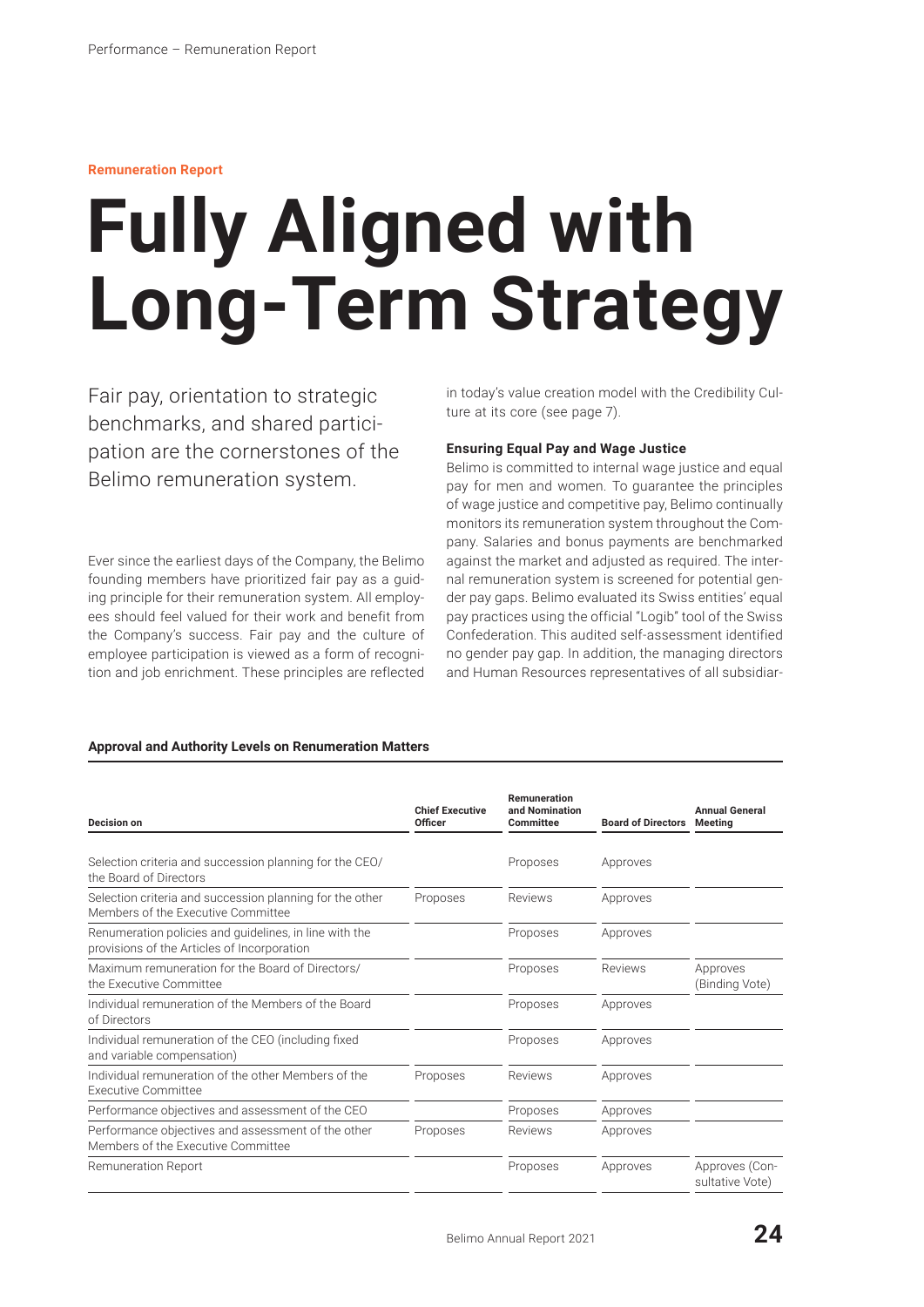#### **ESPP Considerations: Simplicity and Homogeneity in Focus**

When it introduced the new Employee Share Purchase Plan (ESPP) in 2020, Belimo acted with the specific intention of having a plan that is a) similar for all employees (regardless of whether for Members of the Executive Committee Member or all other employees) and b) easy to understand and simple to manage. With voluntary ESPP-participation, the redemption mechanism for the two groups is almost identical: the chosen non-mandatory portion of the variable compensation is deducted directly from the participants' cash bonus and paid out in blocked, discounted shares. In the case of the mandatory ESPP-participation that applies only to the Members of the Executive Committee, the mandatory portion of the variable compensation is also deducted directly from the cash bonus and paid out in blocked, discounted shares. The plan thus combines the Restricted Stock from Short-Term Incentive (RS from STI) element common among SMIM companies with the characteristics of a Long-Term Incentive (LTI). Through the performance of the Belimo share over the three-year blocking period, the interests of the Members of the Executive Committee are perfectly aligned with those of the Company's shareholders. The program also leads to a long-term buildup of shares of the individual Executive Committee Members. We view this as the most straightforward and fair approach.

ies are instructed to identify any pay gaps during the annual salary adjustment process.

#### **Employee Share Purchase Plan (ESPP)**

To foster and strengthen a sense of ownership among all employees, Belimo introduced the Employee Share Purchase Plan (ESPP) in 2020. It allows eligible employees to purchase shares at preferential conditions (with a 30 percent discount). The ESPP is a component of the variable remuneration and thus performance-based (see table page 27).

The acquired shares under the ESPP are subject to a three-year restriction period from the purchase date. This restriction period continues to apply, irrespective of continued employment, i.e., shares cannot be sold until the end of the restriction period. The program's scope was initially limited to the five Belimo subsidiaries in Switzerland, the US and Hong Kong (China) and has been expanded in 2021 to include Germany, Canada, and China. For all other employees, an alternative to the ESPP in the form of a special bonus with an equivalent value of one Belimo share was introduced in 2021.

# **Members of the Board of Directors and Members of the Executive Committee**

#### **Governance Approach**

The Remuneration and Nomination Committee is responsible for defining overall remuneration for Members of the Executive Committee, performance targets, and assessment criteria (see table on page 24). The

| <b>Executive Committee</b><br>$16 - 27%$<br>$13 - 32%$<br>$49 - 64%$<br>40%<br>60%<br>80%<br>20% |          | $47 - 55%$ | $19 - 29%$ | $16 - 34%$ |      |
|--------------------------------------------------------------------------------------------------|----------|------------|------------|------------|------|
|                                                                                                  |          |            |            |            |      |
|                                                                                                  |          |            |            |            |      |
|                                                                                                  | o<br>O % |            |            |            | 100% |

#### **Compensation Framework for Members of the Executive Committee**

Variable compensation: Cash Bonus Comployee Share Purchase Plan (ESPP)

Pay mix corridor upon target achievement/upon maximum target bonus (133 percent), respectively - actual figures.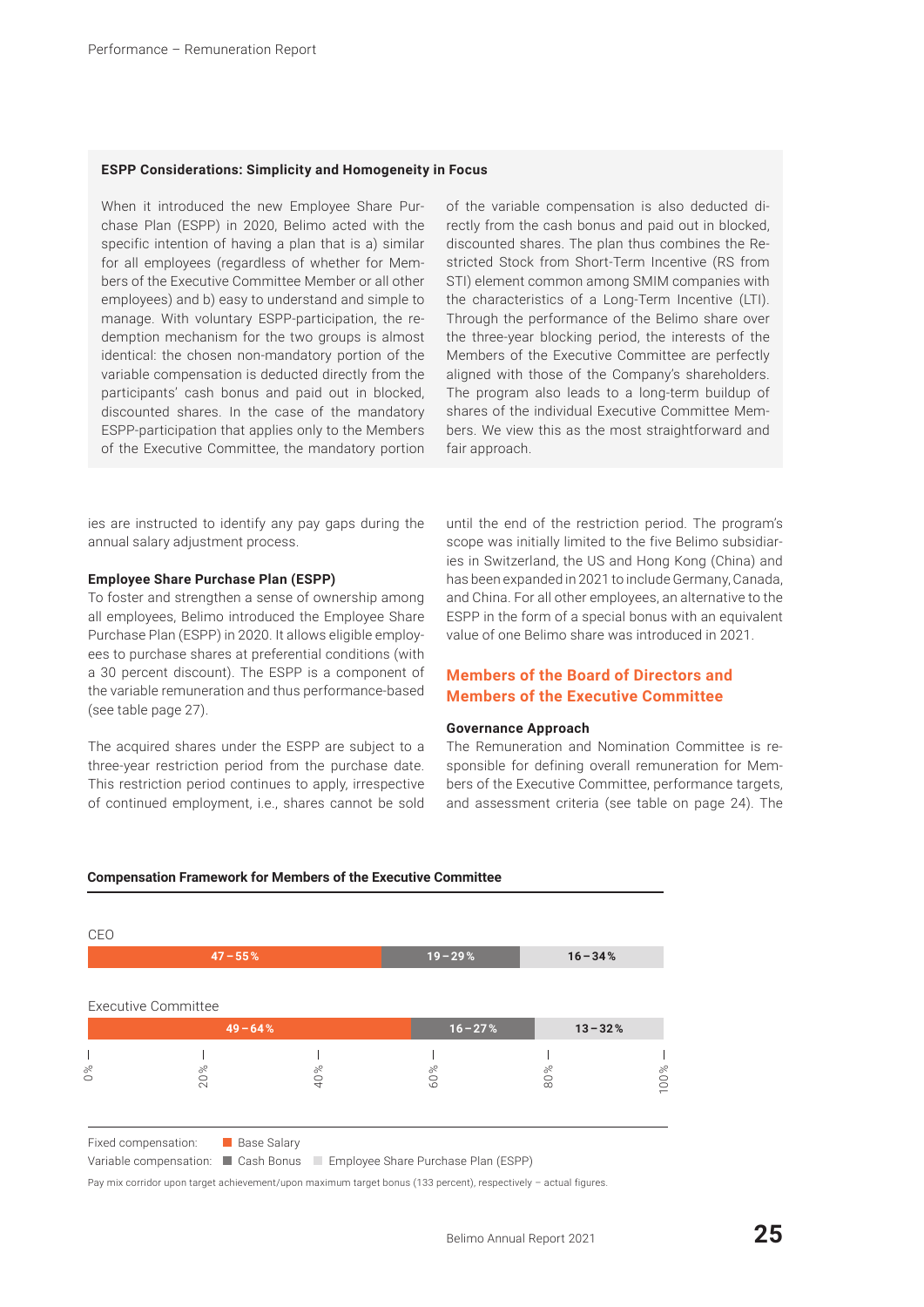Committee also determines total compensation for the Members of the Board of Directors. Further duties of the Remuneration and Nomination Committee include:

- Pre-selection of suitable candidates for membership in the Board of Directors to be elected at the Annual General Meeting (AGM)
- Submitting motions to the Board of Directors for proposal to the AGM
- Selecting suitable candidates to fill positions on the Executive Committee
- Preparation of the Remuneration Report
- Personal development of the Executive Committee and periodic assessment of compensation policies/ programs

The AGM approves, with **binding** effect, the maximum overall remuneration for the current financial year for the Board of Directors and the Executive Committee. If the AGM withholds its approval, the Board of Directors may submit new proposals for approval at the same AGM. If the Board of Directors makes no new proposals or the AGM declines the new proposals, the Board of Directors must convene a new General Meeting within three months. The Remuneration Report is approved by the subsequent AGM by a **consultative** vote.

The Committee's constitution is set within the framework of the statutory provisions and articles of incor-

poration and is subject to a vote at each AGM. The Remuneration and Nomination Committee also monitors compliance with the principles for remuneration in accordance with corresponding legislation and the Swiss Ordinance on Excessive Compensation in Listed Companies. The Members of the Remuneration and Nomination Committee for the 2021/2022 period of office are Sandra Emme (Lead), Prof. Adrian Altenburger, and Urban Linsi.

## **Elements of Remuneration/Compensation Principles**

The Members of the Board of Directors receive a fixed cash remuneration only, as stipulated in the Articles of Incorporation, article 25quinquies (see [bit.ly/3tfdLMT\).](https://www.belimo.com/mam/corporate-communications/corporate-governance/articles_en.pdf) The Members of the Executive Committee receive a fixed base salary, a cash bonus, and are required to purchase ESPP shares (as part of their performance-based variable compensation, see graph below). The ESPP allows them to voluntarily purchase additional shares. The amount of the base salary depends on the market value of the position, the incumbent's qualifications, his/her skill set and experience.

The variable components of remuneration for the CEO may amount to a maximum of 120 percent of the base salary in accordance with the articles of incorporation. For the other Members of the Executive Committee, the variable components of remuneration may amount to a maximum of 100 percent of the base salary.

#### **Performance of the Members of the Executive Committee in 2020/2021**

The graph below shows the consolidated performance of the Members of the Executive Committee for the financial year 2020/2021. In 2020, the average performance was 76 percent, mainly due to the COVID-19 impact on sales performance and profitability, whereas in 2021 the average performance was 127 percent.

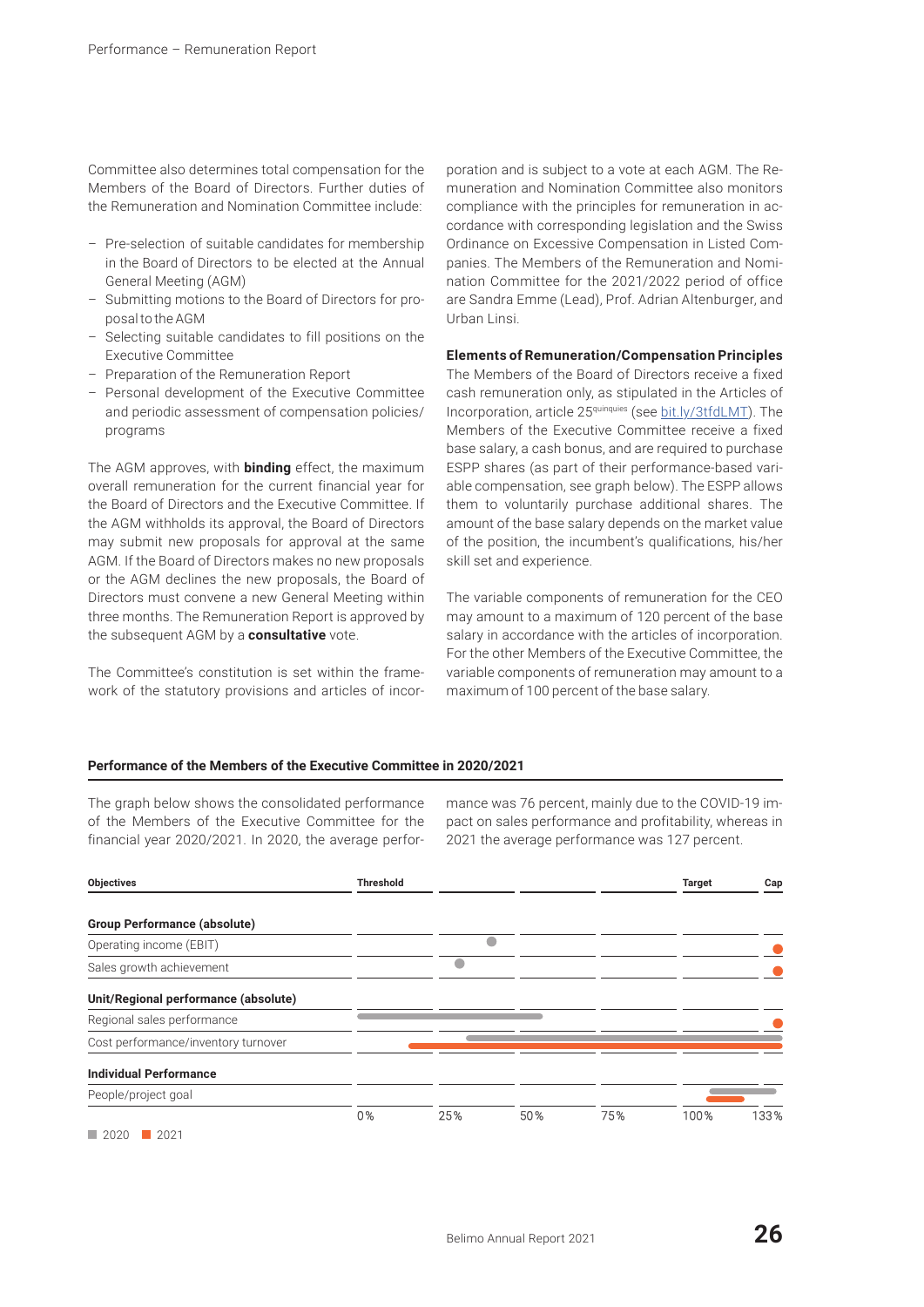The amount of the variable remuneration components received when all set targets have been reached is approximately 45 percent of the CEO's total compensation and up to 42 percent for the other Members of the Executive Committee. If targets are partially achieved, the variable remuneration components are lower. If they are exceeded, they can be increased by a maximum factor of 1.33.

Payment of up to 60 percent of the variable components of remuneration is based on Earnings Before Interest and Taxes (EBIT) and sales growth achievement, as these two KPIs are of great strategic importance. The payment of the remaining portion of the variable components of remuneration is based on personal performance targets. Such targets include the total cost of a Member's division, inventory turnover, and specific projects. All targets are in line with the Company's core values, long-term goals and the interests of stakeholders.

The ESPP requires the CEO to invest a defined mandatory percentage – generally 16 percent of total compensation at target achievement – in shares at preferential conditions. Other Members of the Executive Committee are required to invest up to 15 percent of total compensation in shares (upon target achievement). The ESPP allows the CEO to voluntarily purchase additional shares worth up to 34 percent of the total compensa-

tion, while other Members of the Executive Committee can invest up to 32 percent of total compensation in shares.

# **All Other Employees**

#### **Governance Approach**

Global Human Resources defines the minimum standards of employee remuneration throughout the Group. Together with local Human Resources representatives, managing directors are responsible for ensuring these requirements are met. Regional Human Resources heads support subsidiaries in the implementation of appropriate policies in accordance with local laws, regulations, cultures, and market conditions, and are responsible for monitoring compliance with them.

#### **Elements of Remuneration/Compensation Principles**

The compensation principles for employees are based on the Hay Chart Profile method of job evaluation, which Belimo introduced in Switzerland and the US in 2000. It defines twelve different salary bands in conjunction with the three dimensions "Know-How," "Problem Solving," and "Accountability." All employees receive a fixed component (base salary) and a variable component of remuneration, consisting of a cash bonus and voluntary participation in the ESPP (see table below).

## **Elements of Remuneration**

Remuneration for all employees, including Members of the Executive Committee, is structured as follows: fixed and variable remuneration components, and benefits (pension plans and other benefits):

| Type                                                             | <b>Delivery</b>                                                     | <b>Entitlement</b>                                                                                                                                                                                                                                                                                                                                                        |  |  |
|------------------------------------------------------------------|---------------------------------------------------------------------|---------------------------------------------------------------------------------------------------------------------------------------------------------------------------------------------------------------------------------------------------------------------------------------------------------------------------------------------------------------------------|--|--|
| Base salary                                                      | Cash                                                                | For all employees.                                                                                                                                                                                                                                                                                                                                                        |  |  |
| Short-term incentive:<br>Cash bonus                              | Cash                                                                | - For the CEO: ranging from 19 to 29 percent<br>of total compensation.<br>- For all other Members of the Executive Committee:<br>ranging from 16 to 27 percent of total compensation.<br>- For all other employees: part of total compensation.                                                                                                                           |  |  |
| Long-Term incentive:<br>Employee Share Pur-<br>chase Plan (ESPP) | Discounted shares<br>(with a 30 percent dis-<br>restriction period) | - For the CEO: mandatory 16 percent of total compensa-<br>tion, voluntarily up to 34 percent of total compensation.<br>count and a three-year - For all other Members of the Executive Committee:<br>mandatory between 13 to 15 percent of total com-<br>pensation, voluntary between 28 to 32 percent of total<br>compensation.<br>- For all other employees: voluntary. |  |  |
| Pension plans                                                    | Pension contributions                                               | For all employees, in line with local market practices.                                                                                                                                                                                                                                                                                                                   |  |  |
| Other benefits                                                   | Various forms                                                       | For all employees, in line with local market practices.                                                                                                                                                                                                                                                                                                                   |  |  |
|                                                                  |                                                                     |                                                                                                                                                                                                                                                                                                                                                                           |  |  |

1) Pay mix corridor upon target achievement or upon maximum target bonus, respectively (133 percent) – actual figures.

2) Excluding expense allowance.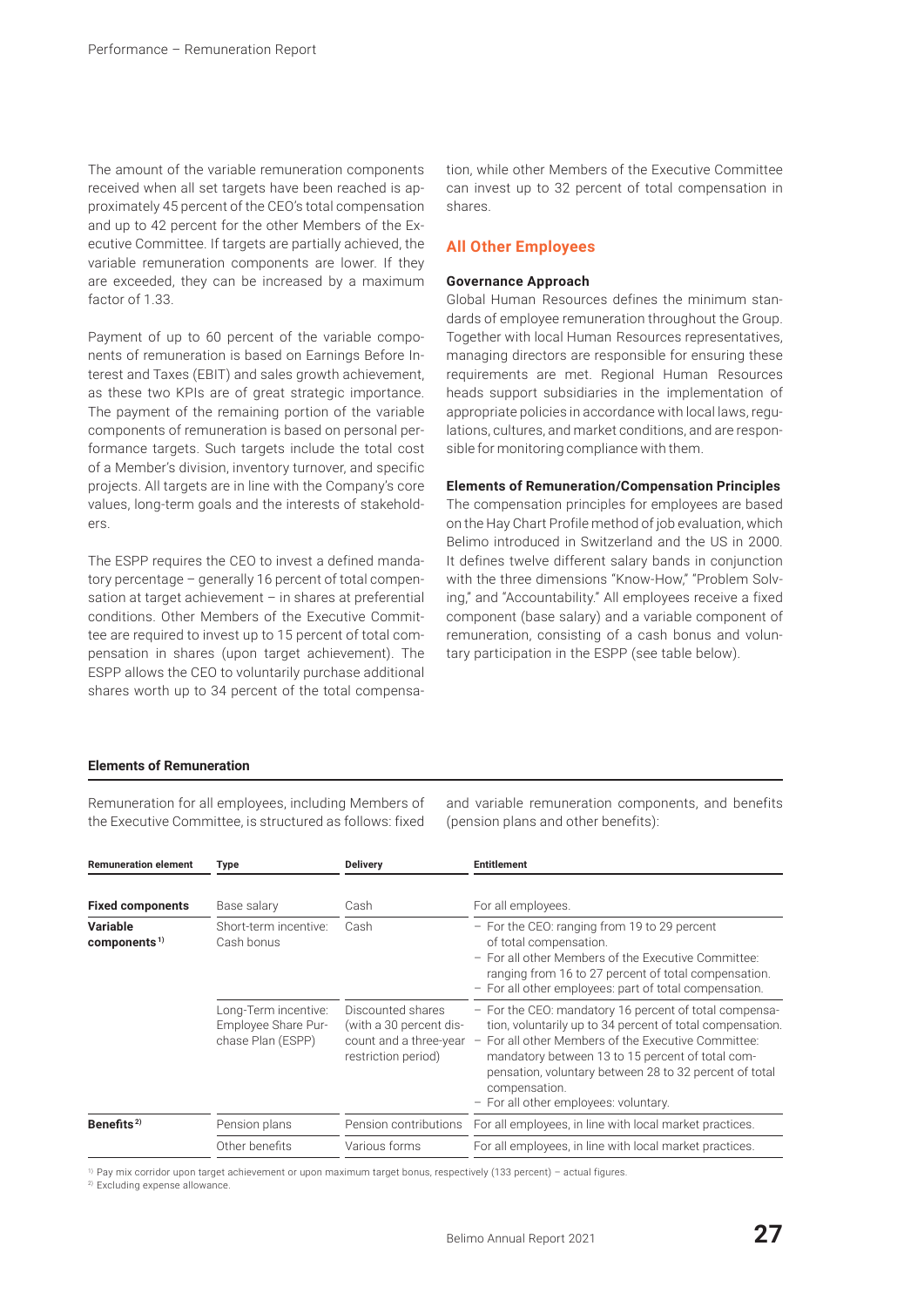# **Remuneration 2021**

# **Board of Directors**

The 2021 AGM approved a projected maximum total compensation for the Board of Directors of CHF 0.97 million for the 2021 financial year. It consisted of fixed compensation, paid in cash, and included social security payments.

The Members of the Board of Directors receive a fixed cash remuneration only. Except for the Chairman, the remuneration is the same for all Members and has remained unchanged since 2017. Differences from year to year arise solely in the case of new entries/retirements during the year or in the event of a change of function (e.g., election to the position of Chairman).

In 2021, none of the Members of the Board of Directors received any compensation or loans from the Group other than those disclosed in this report. No allowance or loans were paid to related parties of the Members of the Board of Directors, and no payments were made to former members or related parties.

As of December 31, 2021, no credits or loans were outstanding.

# **Remuneration of the Board of Directors**

| 2021<br>2020                                                  | <b>Fixed cash</b><br>compensation | Social security | <b>Total fixed</b> | <b>Expense</b><br>allowance |
|---------------------------------------------------------------|-----------------------------------|-----------------|--------------------|-----------------------------|
| in CHF 1 000                                                  |                                   |                 |                    |                             |
| Patrick Burkhalter, Chairman                                  | 254                               | 19              | 273                | 6                           |
|                                                               | 254                               | 19              | 273                | 6                           |
| Dr. Martin Zwyssig, Deputy Chairman                           | 124                               | q               | 133                | 6                           |
|                                                               | 124                               | 9               | 133                | 6                           |
| Prof. Adrian Altenburger, Member                              | 124                               | 9               | 133                | 6                           |
|                                                               | 124                               | 9               | 133                | 6                           |
| Sandra Emme, Member                                           | 124                               | g               | 133                | 6                           |
|                                                               | 124                               | 9               | 133                | 6                           |
| Urban Linsi, Member                                           | 124                               | g               | 133                | 6                           |
|                                                               | 124                               | 9               | 133                | 6                           |
| Stefan Ranstrand, Member (from April 2020)                    | 124                               | g               | 133                | 6                           |
|                                                               | 83                                | 6               | 89                 | 4                           |
| <b>Total</b>                                                  | 874                               | 66              | 940                | 36                          |
|                                                               | 833                               | 63              | 895                | 34                          |
| Approved Remuneration by the<br><b>Annual General Meeting</b> |                                   |                 | 970<br>950         |                             |

Proposed remuneration for the Members of the Board of Directors for the financial year 2022 (six members) to the Annual General Meeting 2022: **TCHF 970.**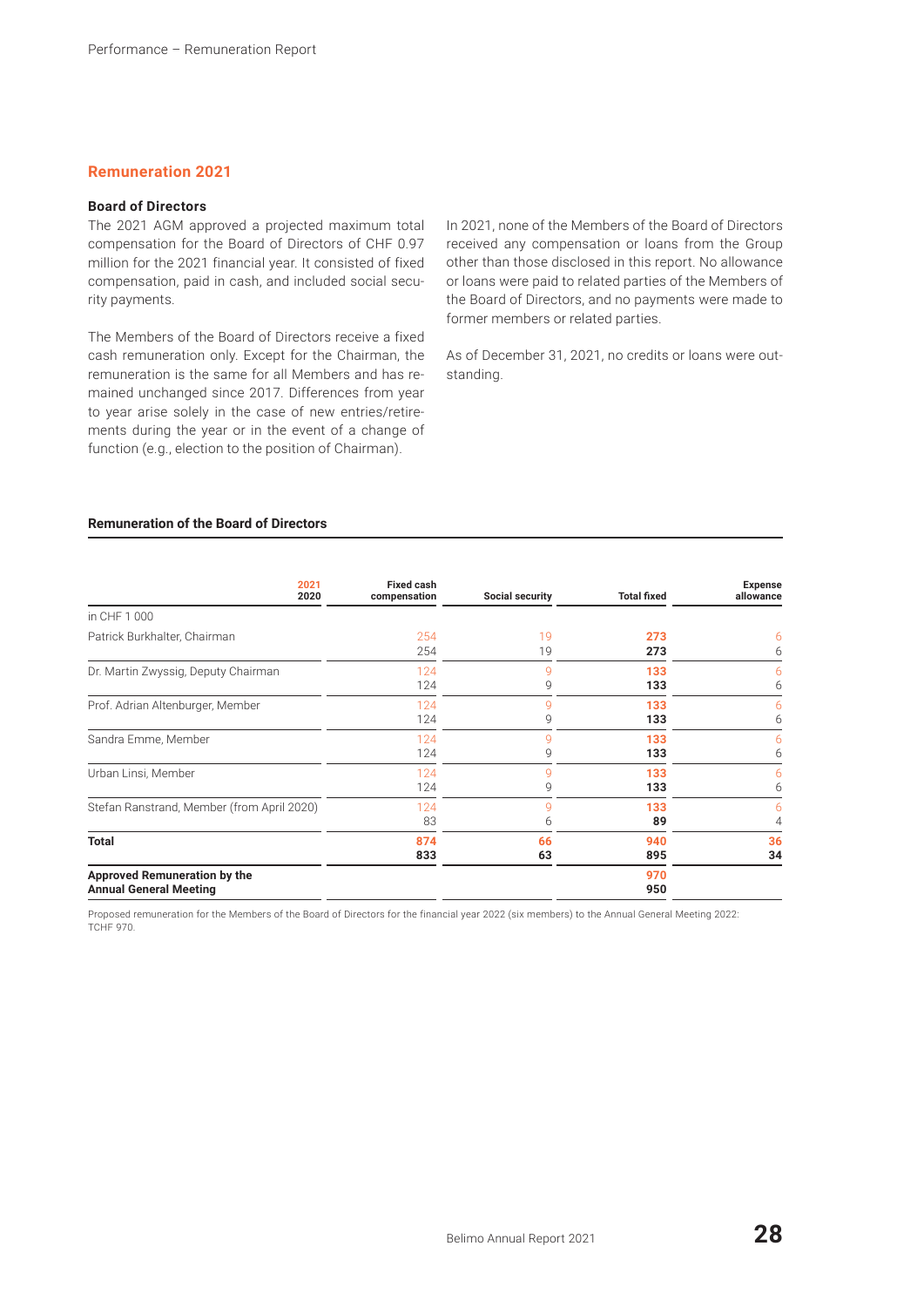#### **Executive Committee**

The 2021 Annual General Meeting approved a projected total maximum compensation of CHF 5.9 million for the Members of the Executive Committee (see table below). This is split between a maximum fixed compensation of CHF 3.0 million and a maximum variable compensation of CHF 2.9 million. In 2021, the highest remuneration paid to a Member of the Executive Committee was to Lars van der Haegen, CEO.

All members of the Executive Committee have permanent employment contracts with notice periods of a maximum of 12 months. Members of the Executive Committee are not entitled to any severance or change of control payments.

None of the Executive Committee Members received any compensation or loans from the Group other than those disclosed in this report. No allowance or loans were paid to related parties of the Members of the Executive Committee. There has been no remuneration assigned to former Members of the Executive Committee or related parties.

As of December 31, 2021, no credits or loans were outstanding.

# **Remuneration of the Members of the Executive Committee**

| 2021<br>2020                       | Lars van der Haegen,<br>CEO | <b>Other Members,</b><br><b>Executive Committee</b> |                 | Approved<br><b>Remuneration by the</b><br><b>Total Annual General Meeting</b> |
|------------------------------------|-----------------------------|-----------------------------------------------------|-----------------|-------------------------------------------------------------------------------|
| in CHF 1 000                       |                             |                                                     |                 |                                                                               |
| Fixed compensation                 | 500<br>500                  | 1619<br>1512                                        | 2 1 1 9<br>2012 |                                                                               |
| Social security and pension        | 128<br>118                  | 369<br>276                                          | 497<br>394      |                                                                               |
| Other compensation                 | 9<br>12                     | 89<br>92                                            | 98<br>104       |                                                                               |
| <b>Total fixed compensation</b>    | 637<br>630                  | 2078<br>1880                                        | 2714<br>2511    | 3000<br>3 1 0 0                                                               |
| Variable compensation              | 480<br>242                  | 1 3 0 3<br>798                                      | 1783<br>1040    |                                                                               |
| <b>ESPP Discount</b>               | 104<br>44                   | 237<br>173                                          | 341<br>217      |                                                                               |
| Social security and pension        | 101<br>65                   | 221<br>154                                          | 321<br>219      |                                                                               |
| <b>Total variable compensation</b> | 685<br>351                  | 1761<br>1125                                        | 2446<br>1476    | 2900<br>2700                                                                  |
| <b>Total compensation</b>          | 1321<br>982                 | 3839<br>3005                                        | 5160<br>3987    | 5900<br>5800                                                                  |
| Expense allowance                  | 18<br>18                    | 65<br>57                                            | 83<br>75        |                                                                               |

Proposed remuneration for the Members of the Executive Committee (seven members) for the financial year 2022 to the Annual General Meeting 2022: TCHF 6 900.